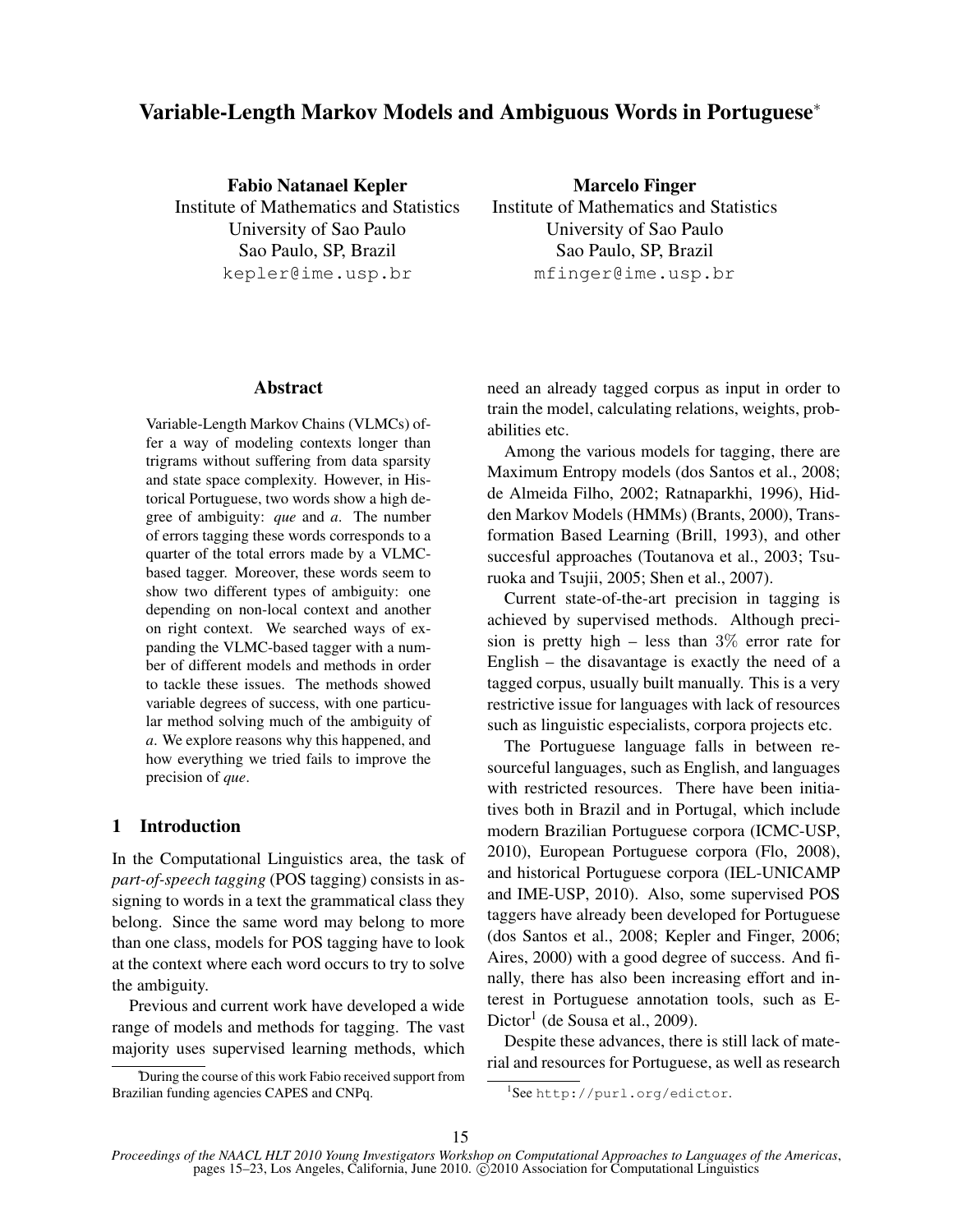in unsupervised methods to bootstrap text annotation.

Our work focuses on further improvement of the current state-of-the-art in Portuguese tagging. For this, we focus on the *Tycho Brahe* (IEL-UNICAMP and IME-USP, 2010) corpus for testing and benchmarking, because of its great collaboration potential: it is easily accessible<sup>2</sup>; is under continuous development; and has recently started using E-Dictor, which also offers a great collaboration potential.

#### 1.1 Previous Works

One popular approach to tagging is to use HMMs of order 2. Order 2, or *trigram*, means the tagger considers the previous two words/tags when tagging a word. This adds context to help disambiguation. The drawback is that this context may not be sufficient. Increasing the order does not help, since this incurs in too many model parameters and suffers from the data sparsity problem.

In (Kepler and Finger, 2006), we developed a tagger for Portuguese that uses Markov chains of variable length, that is, orders greater than 2 can be used conditioned on certain tags and sequences of tags. This approach is better at avoiding the sparsity and complexity problems, while being able to model longer contexts. However, one interesting conclusion from that work is that, even using longer contexts, some words stay extremely hard to disambiguate. Apparently, those words rely on flexible contexts not captured by pure VLMCs.

Motivated by this problem, we improve over the previous work, and developed a set of tagger models based on Variable-Length Markov Chains (VLMCs) extended with various other approaches in order to try to tackle the problem.

In the next section we describe the VLMC theory, the results it achieves, and the problems with two common words. Then, in Section 3, we explain in summary the set of models and approaches we tried to mix with VLMCs, and the different types of results they give. Conclusions are drawn in Section 4. Finally, Section 5 describes how this work can be incorporated in other projects, and Section 6 presents ideas for future work.

#### 2 Variable-Length Markov Chains

The idea is to allow the memory of a Markov chain to have variable length, depending on the observed past values. (Bühlmann and Wyner, 1999) give a formal description of VLMCs, while here we will explain them in terms of the POS-tagging task.

Consider a Markov chain with a finite, large order k. Let  $t_i$  be a tag, and  $t_{i-k,i-1}$  be the k tags preceding  $t_i$ . Variable length memory can be seen as a cut of irrelevant states from the  $t_{i-k,i-1}$  history. We call the set of these states the *context* of  $t_i$ . Given a tag  $t_i$ , its context  $t_{i-h,i-1}$ ,  $h \leq k$ , is given by the *context function*  $c(t_{i-k,i-1})$ .

A *context tree* is a tree in which each internal node has at most  $|T|$  children, where T is the tagset. Each value of a context function  $c(\cdot)$  is represented as a branch of such tree. For example, the context given by  $c(t_{i-k,i-1})$  is represented as a branch whose subbranch at the top is determined by  $t_{i-1}$ , the next subbranch by  $t_{i-2}$ , and so on, until the leaf, determined by  $t_{i-h}$ .

The parameters of a VLMC are the underlying functions  $c(\cdot)$  and their probabilities. To obtain these parameters we use a version of the context algorithm of (Rissanen, 1983). First, it builds a big context tree, using a training corpus. For a tag  $t_i$ , its maximal history  $t_{i-k,i-1}$  is placed as a branch in the tree. Then, the algorithm uses a pruning function considering a local decision criterion. This pruning cuts off the irrelevant states from the tags' histories. For each leaf  $u$  in the context tree, and branch  $v$  that goes from the root to the parent node of  $u$ ,  $u$  is pruned from the tree if

$$
\Delta_{vu} = \sum_{t \in \mathcal{L}} P(t|vu) \log \left( \frac{P(t|vu)}{P(l|v)} \right) C(vu) < K,
$$

where  $C(vu)$  is the number of occurrences of the sequence  $vu$  in the training corpus, and K is a threshold value, called the *cut value* of the context tree,

If the probability of a tag does not change much between considering the entire branch together with the leaf (all past history) and considering only the branch (the history without the furthest tag), then the leaf does not need to be considered, and can be removed from the tree.

We want to find the best sequence of tags  $t_1 \ldots t_n$ for a given sequence of words  $w_1 \dots w_n$  of size *n*,

<sup>2</sup>More information at http://www.tycho.iel. unicamp.br/~tycho/corpus/en/index.html.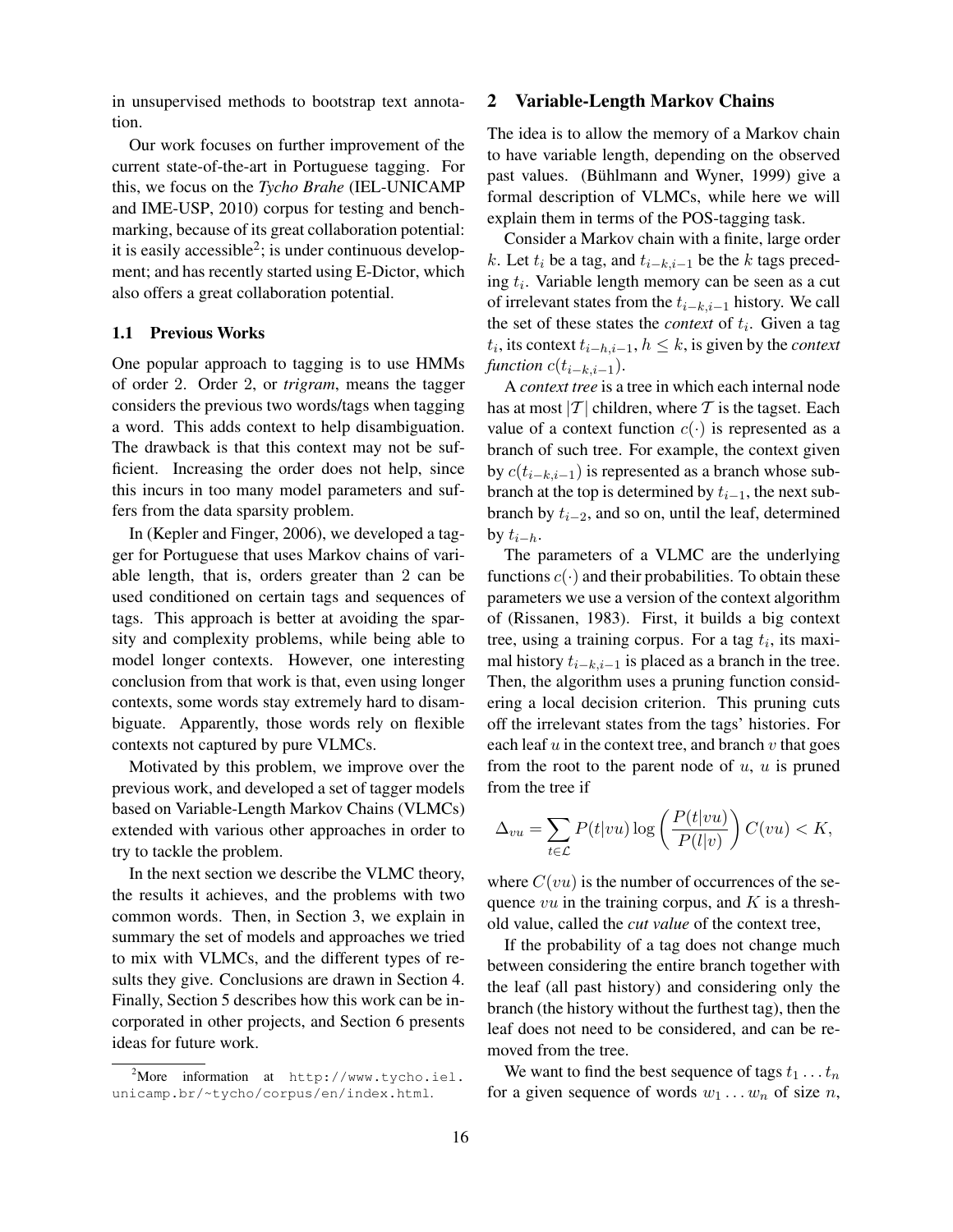that is,

$$
\arg \max_{t_1...t_n} \left[ \prod_{i=1}^n P(t_i | c(t_{i-k,i-1})) P(w_i | t_i) \right].
$$

Probabilities are computed from a tagged training corpus using maximum likelihood estimation from the relative frequencies of words and sequences of tags. The context tree is built with sequences of tags of maximum length  $k$  and then pruned, thus defining the context functions. For decoding, the Viterbi Algorithm is used (Viterbi, 1967).

## 2.1 Initial Results

We used the tagged texts available by the Tycho Brahe Corpus of Historical Portuguese (IEL-UNICAMP and IME-USP, 2010). The Tycho Brahe project uses 377 POS and inflectional tags, and contains annotated texts written by authors born between 1380 and 1845. We have selected 19 texts for composing our corpus, which contains 1035593 tagged words and has 262 different tags. This corpus was then randomly divided into 75% of the sentences for generating a training corpus and 25% for a testing corpus. The training corpus has 775602 tagged words, while the testing corpus has 259991 tagged words. The Tycho Brahe project is undergoing rapid development, so as for today there are more texts available which are not present in the corpus we used<sup>3</sup>.

Because of some of the approaches explained below, we also created a new training corpus and a new testing corpus by segmenting contracted words from the original corpus. Contracted words are words like *da*, which has the tag  $P+D-F$  and is a contraction of the preposition *de* (P) with the feminine determiner  $a(D-F)$ .

Using the original corpus, our VLMC implementation, which we will call VLMM TAGGER<sup>4</sup> (from *Variable Length Markov Model*), and which better implements under- and overflow control, achieves

 $96.29\%$  of precision<sup>5</sup>, while the VLMC TAGGER from (Kepler and Finger, 2006) achieves 95.51%. Table 1 shows the numbers for both taggers, where P and E means Precision and Error, respectively. The difference in precision is mainly due to a 21.64% error reduction in known words tagging<sup>6</sup>. That, combined with 6.82% error reduction in unknown words, results in 17.50% total error reduction. With the segmented corpus the VLMM TAGGER achieved 96.54% of precision.

|             | TAGGER WORDS     | $P(\%)$        | ERR. / OCURR.              |
|-------------|------------------|----------------|----------------------------|
| <b>VLMC</b> | Unknown<br>Known | 69.53<br>96.39 | 2713/8904<br>9065/251087   |
|             | Total            | 95.51          | 11674 / 259991             |
| <b>VLMM</b> | Unknown<br>Known | 71.60<br>97.17 | 2528 / 8904<br>7102/251087 |
|             | Total            | 96.29          | 9630 / 259991              |

Table 1: Precision of VLMC-based taggers.

Table 2 shows numbers for the two words that present the most number of errors made by the VLMM TAGGER. Note that they are not necessarily the words with the highest error percentage, since there are known words that appear only a couple of times in the testing corpus and may get wrong tags half of this times, for example.

| <b>WORDS</b> | $P(\%)$ | E(%)    | ERR. / OCURR. |
|--------------|---------|---------|---------------|
| que          | 84.7413 | 15.2586 | 1687/11056    |
| a.           | 90.9452 | 9.0547  | 661 / 7300    |

Table 2: Results for words with the most number of errors using the VLMM TAGGER with the normal corpus.

These two words draw attention because together they correspond to almost 25% of the errors made by the tagger, where most confusion for each of these words is between two different tags:

• The word *que* is, most of the times, either a relative pronoun – denoted by the tag WPRO and

<sup>&</sup>lt;sup>3</sup>We can provide the training and testing corpus if requested by email.

<sup>4</sup>A package containing the VLMM TAGGER will be available at http://www.ime.usp.br/~kepler/ vlmmtagger/, but requests for the raw source code can be made by email. Currently, there is only an automake bundle ready for download containing the VLMC TAGGER.

<sup>&</sup>lt;sup>5</sup>Precision is given by the number of correctly assigned tags to the words in the testing corpus over the total number of words in the testing corpus.

 ${}^{6}$ Known words are words that appear both in the training and the testing corpus.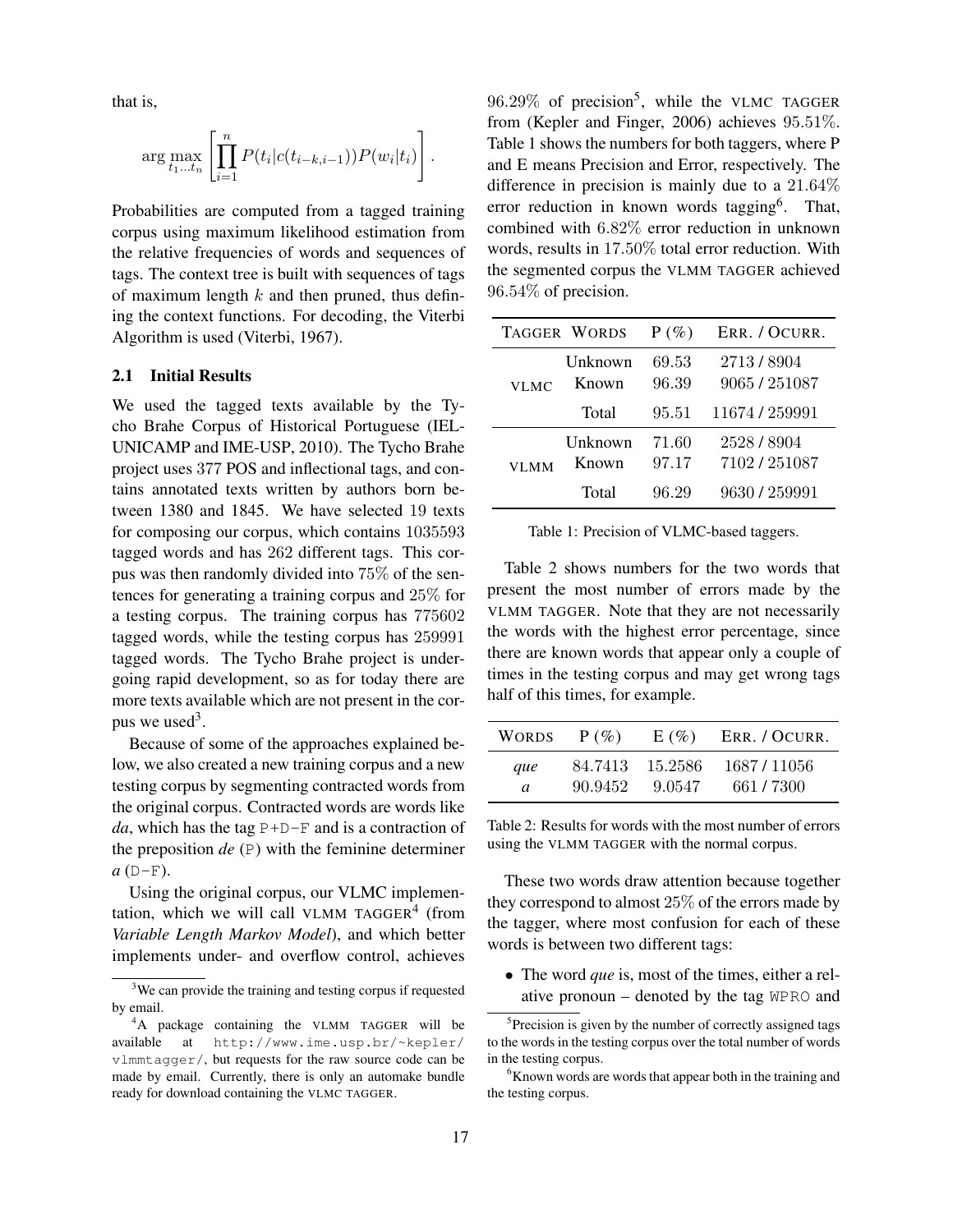equivalent to the word *which* in English –, or a subordinating conjunction – denoted by the tag C and equivalent, in English, to the words *that* or *than*;

• The word *a* is, usually, either a feminine determiner (tag  $D-F$ ), or a preposition (tag P).

As a baseline, assigning the most common tag to *que* yields a precision of 55.64%, while *a* gets a precision of 58.09%. Also, these words seem to show two different types of ambiguity: one that needs context to the right, and one that needs non-local context. The VLMM model does not have parameters for these contexts, since it tags from left to right using context immediately to the left.

## 2.2 Objectives

It seems that *a* could be better disambiguated by looking at words or tags following it: for example, if followed by a verb, *a* is much more likely to be a preposition. For *que*, it seems that words occuring not immediately before may add important information. For example, if *que* follows *mais* (*more than*, in English), it is more likely that *que* has tag C. However, like in the English expression, it is possible to have various different words in between *mais* and *que*, as for example: "*mais provável que*" ("*more likely than*"); "*mais caro e complexo que*" ("*more expensive and complex than*"); and so on. Thus, it may yield better results if non-local context could be efficiently modeled.

In order to develop these ideas about *que* and *a* and prove them right or wrong, we searched ways of expanding the VLMM tagger with a number of different models and methods that could help solving these two issues. Those models are described next.

# 3 Auxiliary Approaches

#### 3.1 Syntactic Structure

The first idea we had was to generalize nodes in the VLMM's context tree, that is, to model a way of abstracting different sequences of tags into the same node. This could make it possible to have branches in the context tree like  $ADV \star C$ , that could be used for *mais \* que*.

One way of doing this is to use sequences of tags that form phrases, like noun phrases (NP), prepositional phrases (PP), and verbal phrases (VP), and use them in the context tree in place of the sequences of tags they cover. The context tree will then have branches like, say, P VP N.

In order to train this mixed model we need a treebank, preferably from the texts in the Tycho Brahe corpus. However, it does not have a sufficiently large set of parsed texts to allow efficient supervised learning. Moreover there is not much Portuguese treebanks available, so we were motivated to implement an unsupervised parsed for Portuguese.

Based on the work of (Klein, 2005), we implemented his CCM model, and used it over the Tycho Brahe corpus. The CCM model tries to learn constituents based on the contexts they have in common. We achieved 60% of f-measure over a set of texts from the Tycho Brahe project that were already parsed.

Using the CCM constituents learned, we extended the VLMM TAGGER to use this extra information. It yielded worse results, so we restricted the use of constituents to *que* (the VLMM+SPANS-QUE TAGGER). This yielded a precision of 96.56%, with a *que* precision increase of 3.73% and an *a* precision reduction of 0.67%. A comparison with the plain VLMM TAGGER over the segmented corpus can be seen in Table 3. We use the segmented corpus for comparison because the constituents only use segmented tags. Even after many tries and variations in

| <b>WORDS</b> | $P(\%)$            | ERR. / OCURR.                |
|--------------|--------------------|------------------------------|
| que          | 84.50<br>85.18     | 1715   11063<br>1651/11063   |
| a            | 94.52<br>94.49     | 745 / 13597<br>750/13597     |
| Total        | 96.5433<br>96.5636 | 9559   276541<br>9503/276541 |

Table 3: Comparison of precision using the VLMM TAG-GER (in italics) and the VLMM+SPANS-QUE TAGGER (upcase) with the segmented corpus.

the way the VLMM TAGGER could use constituents, the result did not improve. This led us to a new approach, shown in the next section.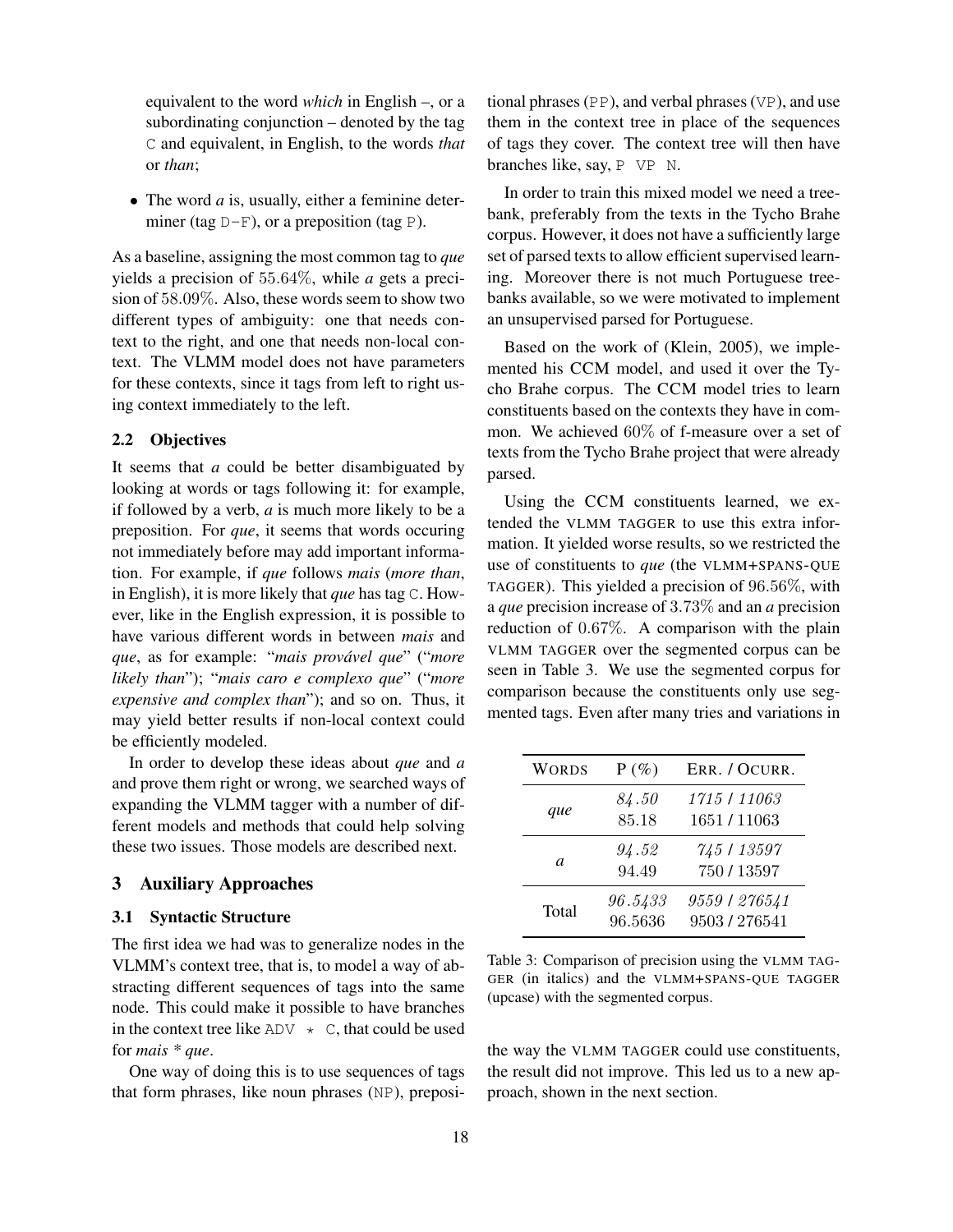## 3.2 Chunks

Since induced syntactic structure did not help, a new idea was to, this time, begin with the already parsed and revised texts from the Tycho Brahe, even with they summing only a little more than 300 thousand words. To ease the problem of sparsity, the trees were flattened and merged in such a way that only NPs, PPs and VPs remained. Then the bracketed notation was converted to the IOB notation, now forming a chunked corpus.

*Chunking*, or *shallow parsing*, divides a sentence into non-overlapping phrases (Manning and Schütze, 1999). It is used in information extraction and in applications where full parsing is not necessary, offering the advantage of being simpler and faster.

We made a small experiment with the chunked corpus: divided the sentences randomly into 90% and 10% sets, the former for training and the later for testing. Then we ran the VLMM TAGGER with these chunked sets, and got a precision in chunking of 79%.

A model for chunks processing was mixed into the VLMM model, similar but not equal to the mixed model with CCM. The chunked corpus uses segmented words, because the parsed texts available in Tycho Brahe only use segmented words. Thus, we ran the VLMM TAGGER with the segmented training corpus and the chunked corpus, testing over the segmented test corpus. The precision yielded with this VLMM+CHUNKS TAGGER was 96.55%.

Table 4 shows the results for the segmented corpus with the VLMM TAGGER and the VLMM+CHUNKS TAGGER. Interestingly, results did not change much, in spite of the VLMM+CHUNKS TAGGER achieving a higher precision. Interestingly, the word *a* error rate is reduced by around 13% with the help of chunks, while the *que* error rate increases almost 3%.

#### 3.3 Bidirectional

Another approach was to follow the intuition about *a*: that the right context should help solving some ambiguities. The problem that makes this approach non trivial is that a right tag context is not yet available when tagging a word, due to the natural left-toright order the tagger follows when tagging a sen-

| WORDS | $P(\%)$            | ERR. / OCURR.                  |
|-------|--------------------|--------------------------------|
| que   | 84.50<br>84.05     | 1715   11063<br>1764/11063     |
| a.    | 94.52<br>95.26     | 745 / 13597<br>644 / 13597     |
| Total | 96.5433<br>96.5506 | 9559   276541<br>9539 / 276541 |

Table 4: Comparison of precision using the VLMM TAG-GER (in italics) and the VLMM+CHUNKS TAGGER (upcase) with the segmented corpus.

tence. A right context that is available is the context of words to the right, but this presents the problem of sparsity and will probably not yield good results.

Our approach was then to model a right context of tags when the words to the right were not ambiguous, that is, if they could be assigned only one specific tag. During training, a new context tree is built for the right context, where, for each word in a sentence, a continuous but variable-length sequence of tags from unambiguous words to the right is added as a branch to the right context tree. That is, if  $k$ words to right of a given word are not ambiguous, then the sequence of the  $k$  tags these words will have is added to the right tree. The right context tree is also prunned like the left context tree and the Viterbi algorithm for tagging is adapted to consider these new parameters.

| <b>WORDS</b> | $P(\%)$        | ERR. / OCURR.                  |
|--------------|----------------|--------------------------------|
| que          | 84.74<br>84.80 | 1687   11056<br>1680/11056     |
| a            | 90.94<br>92.15 | 661   7300<br>573/7300         |
| Total        | 96.29<br>96.33 | 9630   259991<br>9544 / 259991 |

Table 5: Comparison of precision using the VLMM TAG-GER (in italics) and the VLMM+A-RIGHT TAGGER (upcase) with the normal corpus.

After various tests with different options for the right context tree, the result over the original VLMM tagger did not improve. We then experimented building the right context tree only for the word *a*,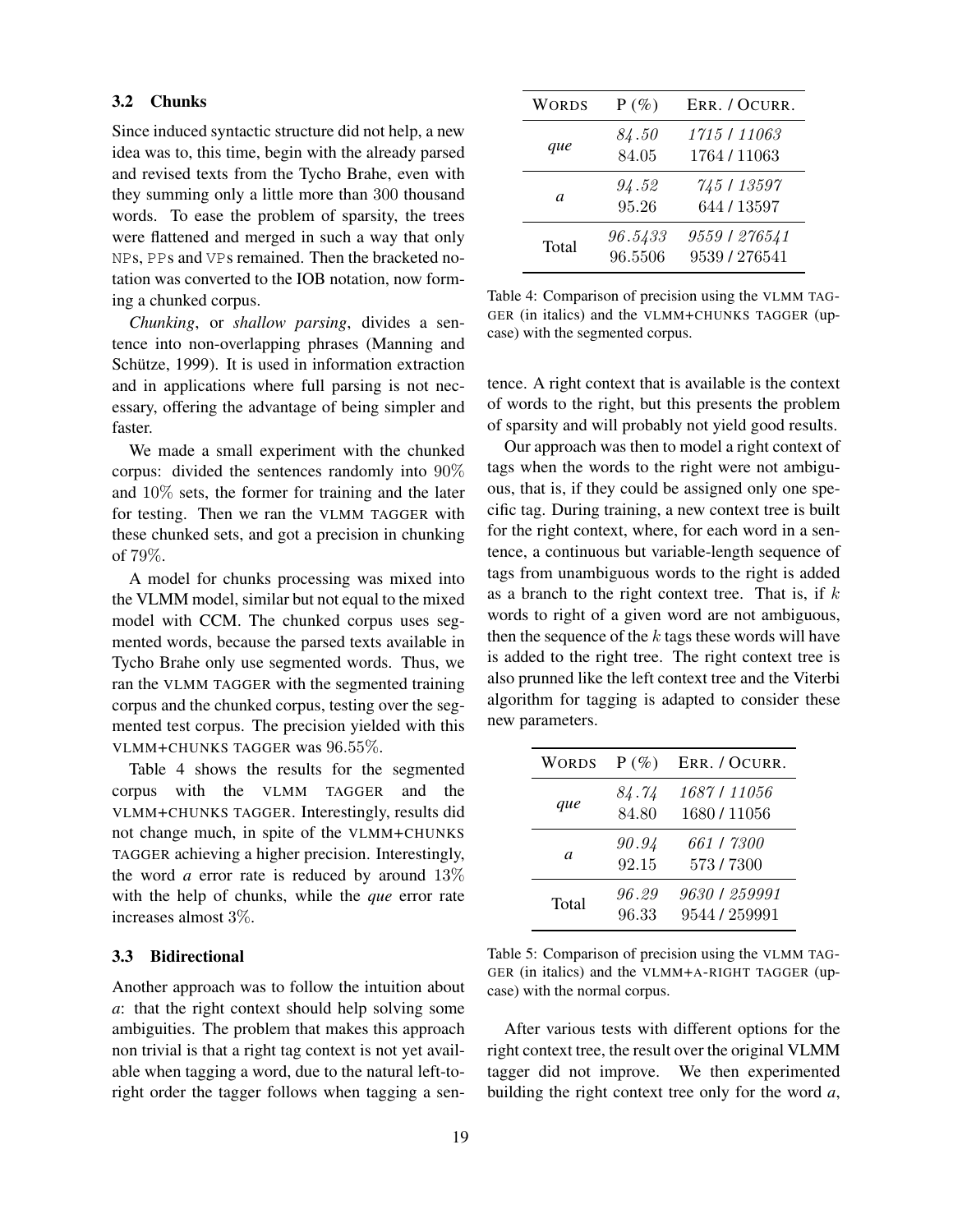resulting in the VLMM+RIGHT-A TAGGER. Table 5 shows what happens with the normal corpus.The error rate of  $a$  is decreased almost 5% with this bidirectional approach.

#### 3.4 Perceptron

The Perceptron algorithm was first applied to POStagging by (Collins, 2002). It is an algorithm for supervised learning that resembles Reinforcement Learning, but is simpler and easier to implement.

(Collins, 2002) describes the algorithm for trigram HMM taggers. Here, we will describe it for the VLMM tagger, adapting the notation and explanation.

Instead of using maximum-likelihood estimation for the model parameters, the perceptron algorithm works as follows. First, the model parameters are initialized to zero. Then, the algorithm iterates a given number of times over the sentences of the training corpus. For each sentence s, formed by a sequence of words  $w^s$  paired with a sequence of tags  $t^s$ , the Viterbi decoding is ran over  $w^s$ , returning  $z^s$ , the predicted sequence of tags. Then, for each sequence of tags  $o$  of length at most  $k$ ,  $k$  the maximum order of the VLMC, seen  $c_1$  times in  $t^s$  and  $c_2$  times in  $z^s$ , we make  $\alpha_{c(o)} = \alpha_{c(o)} + c_1 - c_2$ .  $c(o)$  is the context function defined in Section 2 applied to the tag sequence  $o$ , which returns the maximum subsequence of o found in the context tree.  $\alpha_{c(o)}$  represents the parameters of the model associated to  $c(o)$ , that is, the branch of the context tree that contains  $c(o).$ 

The above procedure effectively means that parameters which contributed to errors in  $z<sup>s</sup>$  are penalized, while parameters that were not used to predict  $z<sup>s</sup>$  are promoted. If  $t<sup>s</sup> = z<sup>s</sup>$  then no parameter is modified. See (Collins, 2002) for the proof of convergence.

Implementing the perceptron algorithm into the VLMM tagger resulted in the VLMM+PERCEPTRON TAGGER. Table 6 shows the results obtained. Note that no prunning is made to the context tree, because doing so led to worse results. Training and predicting with a full context tree of height 10 achieved better precision. The numbers reported were obtained after 25 iterations of perceptron training. The total precision is lower than the VLMM TAGGER's precision, but it is interesting to note that the precision for *que* and *a* actually increased.

| <b>WORDS</b> | $P(\%)$        | ERR. / OCURR.                   |
|--------------|----------------|---------------------------------|
| que          | 84.74<br>85.15 | 1687   11056<br>1641/11056      |
| a.           | 90.94<br>92.41 | 661   7300<br>554/7300          |
| Total        | 96.29<br>95.98 | 9630   259991<br>10464 / 259991 |

Table 6: Comparison of precision using the VLMM TAG-GER (in italics) and the VLMM+PERCEPTRON TAGGER (upcase) with the normal corpus.

#### 3.5 Guided Learning

(Shen et al., 2007) developed new algorithms based on the easiest-first strategy (Tsuruoka and Tsujii, 2005) and the perceptron algorithm. The strategy is to first tag words that show less ambiguity, and then use the tags already available as context for the more difficult words. That means the order of tagging is not necessarily from left to right.

The inference algorithm works by maintaining hypotheses of tags for spans over a sequence of words, and two queues, one for accepted spans and one for candidate spans. Beam search is used for keeping only a fixed number of candidate hypotheses for each accepted span. New words from the queue of candidates are tagged based on their scores, computed by considering every possible tag for the word combined with all the available hypotheses on the left context and on the right context. The highest scoring word is selected, the top hypotheses are kept, and the two queues are updated. At each step one word from the queue of candidates is selected and inserted in the queue of accepted spans.

The core idea of Guided Learning (GL) training is to model, besides word, tag, and context parameters, also the order of inference. This is done by defining scores for hypotheses and for actions of tagging (actions of assigning a hypothesis). The score of a tagging action if computed by a linear combination of a weight vector and a feature vector of the action, which also dependes on the context hypotheses. The score of a given span's hypothesis is the sum of the scores of the top hypothesis of the left and right con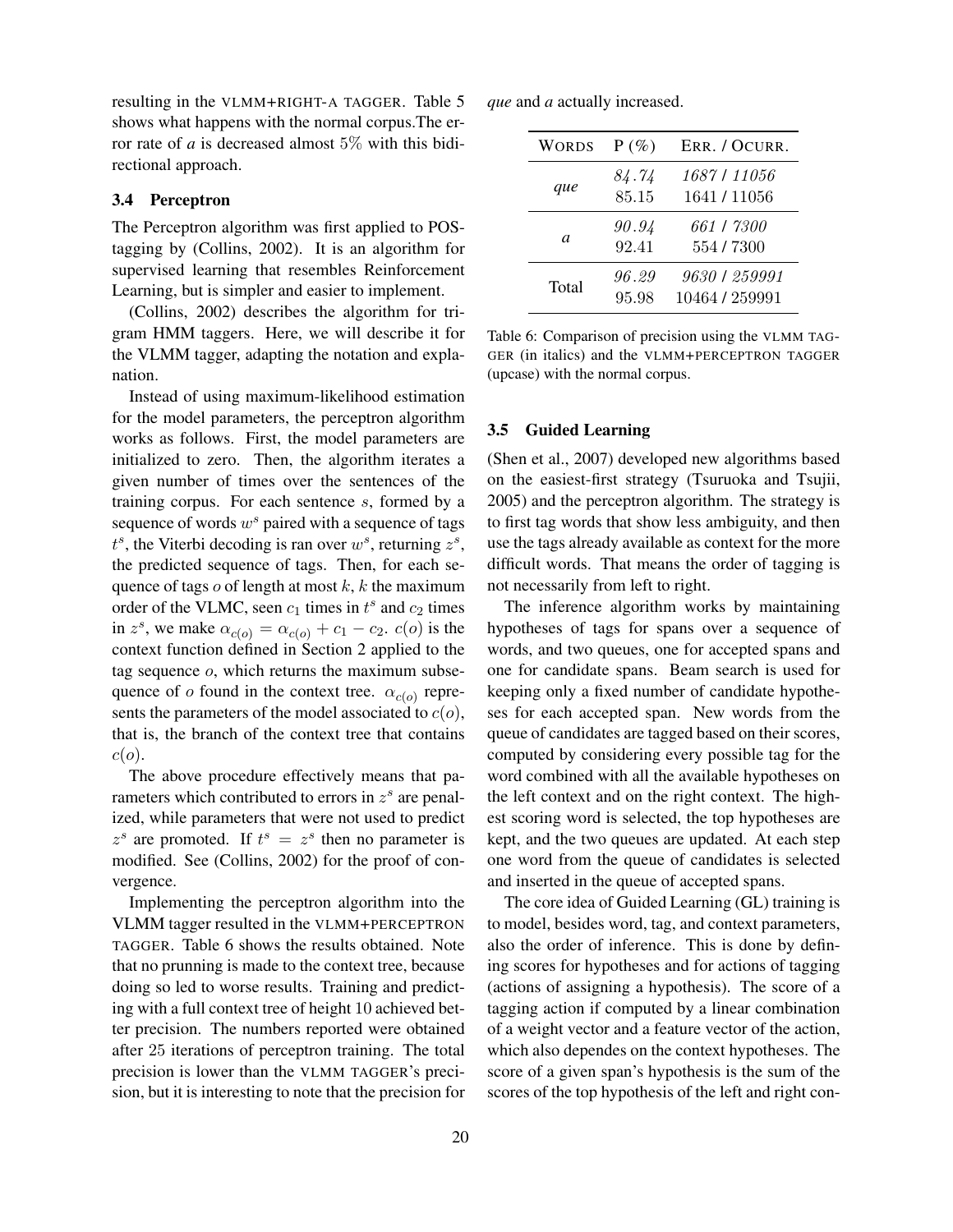texts (if available) plus the score of the action that led to this hypothesis.

The GL algorithm estimates the values of the weight vector. The procedure is similar to the inference algorithm. The top scoring span is selected from the queue of candidate spans and, if its top hipothesis matches the gold standard (the tags from the training corpus), the queues of accepted and candidate spans are updated as in the inference algorithm. Otherwise, the weight vector is updated in a perceptron style by promoting the features of the gold standard action and demoting the features of the top hypothesis' action. Then the queue of candidate spans is regenerated based on the accepted spans.

This model uses trigrams for the left and right contexts, and so it could be potentially extended by the use of VLMCs. It is our aim to develop a tagger combining the VLMM and the GL models. But as for today, we have not yet finished a succesful implementation of the GL model in C++, in order to combine it with the VLMM TAGGER's code (current code is crashing during training). Original GL's code is written in Java, which we had access and were able to run over our training and testing corpora.

Table 7 shows the result over the normal corpus. The first thing to note is that the GL model does a pretty good job at tagging. The precision means a 10% error reduction. However, the most interesting thing happens with our two words, *que* and *a*. The precision of *que* is not significantly higher. However, the error rate of *a* is reduced by half. Such performance shows that the thought about needing the right context to correctly tag *a* seems correct. Table 8 shows the confusion matrix of the most common tags for *a*.

## 4 Conclusions

In almost all extended versions of the VLMM TAG-GER, *que* and *a* did not suffer a great increase in precision. With the approaches that tried to generalize context  $-$  by using syntactic structure  $-$  and capture longer dependencies for *que*, the results did not change much. We could see, however, that the right context does not help disambiguating *que* at all. Training the VLMM model with a long context (order 10) helped a little with *a*, but showed over-

| <b>WORDS</b> | $P(\%)$        | ERR. / OCURR.                  |
|--------------|----------------|--------------------------------|
| que          | 84.74<br>84.90 | 1687   11056<br>1670 / 11056   |
| a            | 90.94<br>95.49 | 661   7300<br>329 / 7300       |
| Total        | 96.29<br>96.67 | 9630   259991<br>8650 / 259991 |

Table 7: Comparison of precision using the VLMM TAG-GER (in italics) and the GUIDED LEARNING TAGGER (upcase) with the normal corpus.

|       | $D-F$        | Р                | CT.  |
|-------|--------------|------------------|------|
| $D-F$ | $<$ 4144 $>$ | 92               | h.   |
| P     | 189          | $<\!\!2528\!\!>$ | 2    |
| CT.   | 26           | 9                | 294> |

Table 8: Confusion matrix for *a* with the most common tags in the normal corpus (line: reference; column: predicted).

all worse results. Modeling a right context for *a* in a simple manner did also help a little, but not significantly. The model that gave good results for *a* was the one we still have not finished extending with VLMM. It looks promising, but a way of better disambiguating *que* was not found. A better approach to generalize contexts and to try to capture non-local dependencies is needed. Some further ideas for future work or work in progress are presented in Section 6.

# 5 Oportunities for Collaboration

Tycho Brahe is a corpus project undergoing continuous development. Since there is already a good amount of resource for supervised tagging, our tagger can be used for boosting new texts annotation. Furthermore, the project has started using E-Dictor, an integrated annotation tool. E-Dictor offers a range of easy to use tools for corpora creators: from transcription, philological edition, and text normatization, to morphosyntactic annotation. This last tool needs an integrated POS-tagger to further ease the human task of annotation. Besides, an increasing number of projects is starting and willing to start using E-Dictor, so the need for an automatic tagger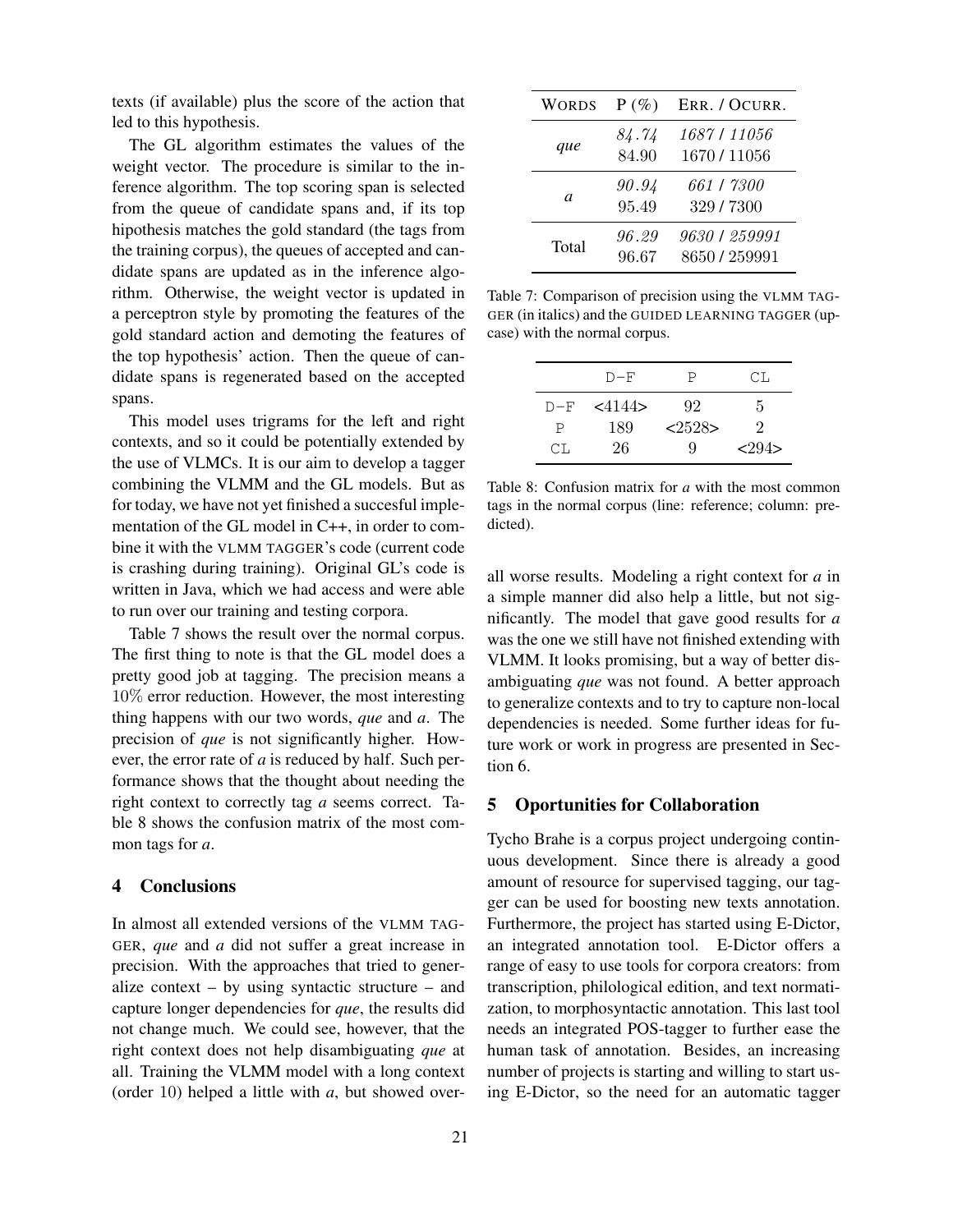is getting urgent. We have already been contacted by the E-Dictor developers for further collaboration, and should integrate effors during this year.

Another project that can benefit from a good POStagger is the *Brasiliana Digital Library*, from the University of Sao Paulo<sup>7</sup>. It started last year digitalizing books (and other pieces of literature) about Brazil from the 16th to the 19th century, making them available online. Many books have been OCRed, and a side project is already studying ways of improving the results. Since the library is an evolving project, the texts will soon be of reasonable size, and will be able to form another corpus of historical Portuguese A POS-tagger will be of great help in making it a new resource for Computational Linguistics research. We are already negotiating a project for this with the Brasiliana directors.

There is a tagger for Portuguese embedded in the CoGrOO<sup>8</sup> gramatical corrector for Open Office. They seem to implement some interesting rules for common use Portuguese that maybe would help some of our disambigation problems. Besides inspecting the available open source code, we have contacted the current maintainer for further conversation. A possibility that has appeared is to integrate the VLMM TAGGER with CoGrOO.

Using different data would be interesting in order to check if the exactly same problems arise, or if other languages show the same kind of problems. We will try to get in contact with other projects having annotated resources available, and seek for further collaboration. Currently, we got in touch with people working on another corpus of Portuguese<sup>9</sup>. Both sides are hoping to form a partnership, with us providing a POS tagger and them the annotated corpora.

# 6 Future Work

Short term future work includes implementing Guided Learning in C++ and mixing it with VLMCs. This looks promising since the current GL implementation uses a fixed trigram for contexts to the left and to the right. Also, there is a need for fast execution in case our tagger is really integrated into

E-Dictor, so converting GL to C++ seems more natural than implementing the VLMM TAGGER in Java.

To try to tackle the difficulty in tagging *que* there are some ideas about using context trees of nonlocal tags. It seems a potentialy good model could be achieved by mixing such context trees with the Guided Learning approach, making a hypothesis consider non adjacent accepted spans. This is still a fresh idea, so further investigation on maybe other approaches should be done first.

Further investigation involves analyzing errors made by POS taggers over modern Portuguese and other romance languages like Spanish in order to verify if *que* and *a* continue to have the same degree of ambiguity or, in case of Spanish, if there are similar words which show similar issues. This also involves testing other taggers with our training and testing sets, to check if they get the same errors over *que* and *a* as we did.

## References

- Rachel Virgínia Xavier Aires. 2000. Implementação, adaptação, combinação e avaliação de etiquetadores para o português do brasil. mathesis, Instituto de Ciências Matemáticas e Computação, Universidade de São Paulo - Campus São Carlos, Oct.
- Thorsten Brants. 2000. Tnt a statistical part-of-speech tagger. In *Proceedings of the Sixth Applied Natural Language Processing Conference (ANLP-2000)*, Seattle, WA.
- Eric Brill. 1993. Automatic grammar induction and parsing free text: A transformation-based approach. In *Proceedings of the 21st Annual Meeting of the Association for Computational Linguistics*.
- Peter Bühlmann and Abraham J. Wyner. 1999. Variable length markov chains. *Annals of Statistics*, 27(2):480– 513.
- Michael Collins. 2002. Discriminative training methods for hidden markov models: theory and experiments with perceptron algorithms. In *EMNLP '02: Proceedings of the ACL-02 conference on Empirical methods in natural language processing*, pages 1–8, Morristown, NJ, USA. Association for Computational Linguistics.
- Archias Alves de Almeida Filho. 2002. Maximização de entropia em lingüística computacional para a língua portuguesa, 12.
- Maria Clara Paixão de Sousa, Fábio Natanael Kepler, and Pablo Picasso Feliciano de Faria. 2009. E-Dictor: Novas perspectivas na codificação e edição de corpora de

<sup>7</sup>http://www.brasiliana.usp.br/bbd

<sup>8</sup>http://cogroo.sf.net/.

<sup>9</sup>*History of Portuguese spoken in São Paulo (caipira Project)*.